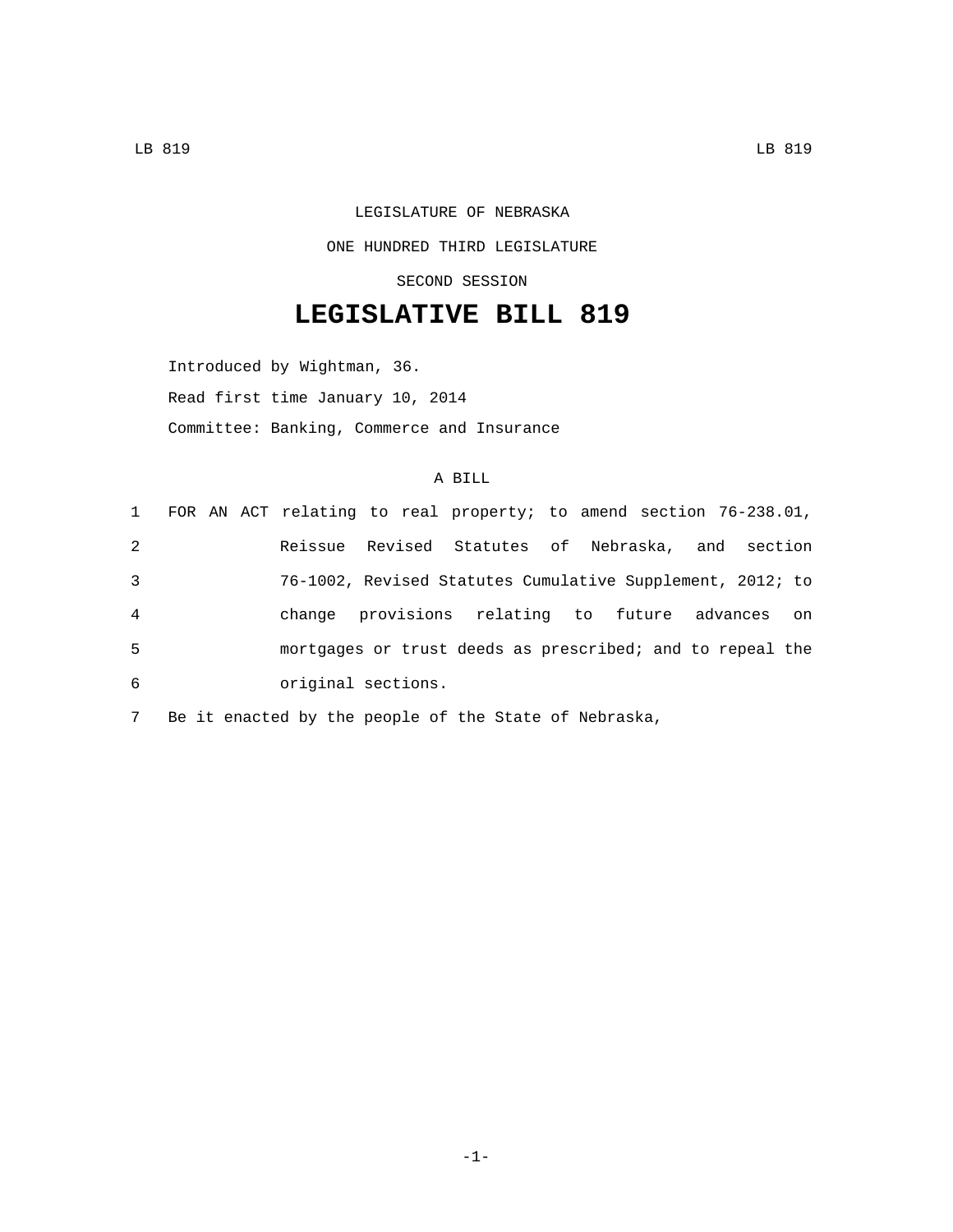1 Section 1. Section 76-238.01, Reissue Revised Statutes of 2 Nebraska, is amended to read:

3 76-238.01 (1) Any interest in real property capable of 4 being transferred may be mortgaged to secure (a) existing debts or 5 obligations, to secure (b) debts or obligations created 6 simultaneously with the execution of the mortgage, to secure  $(c)$ 7 future advances necessary to protect the security, and to secure-even 8 though such future advances cause the total indebtedness to exceed 9 the maximum amount stated in the mortgage, or (d) any future advances 10 to be made at the option of the parties in any amount unless, except 11 as otherwise provided under subsection (2) or (3) of this section, a 12 maximum amount of total indebtedness is stated in the mortgage. At no 13 time shall the secured principal future advances, not including sums 14 advanced to protect the security, exceed a total amount or percentage 15 of a total amount stated in the mortgage. If the mortgage authorizes 16 advances by a percentage of the mortgage amount, such advances shall 17 not exceed that authorized percentage. All such debts, obligations, 18 and future advances shall, from the time the mortgage is filed for 19 record as provided by law, be secured by such mortgage equally with 20 and have the same priority over the rights of all persons who 21 subsequent to the recording of such mortgage acquire any rights in or 22 liens upon the mortgaged real estate as the debts and obligations 23 secured thereby at the time of the filing of the mortgage for record, 24 except that (a) the mortgagor or his or her successor in title is 25 hereby authorized to file for record, and the same shall be recorded,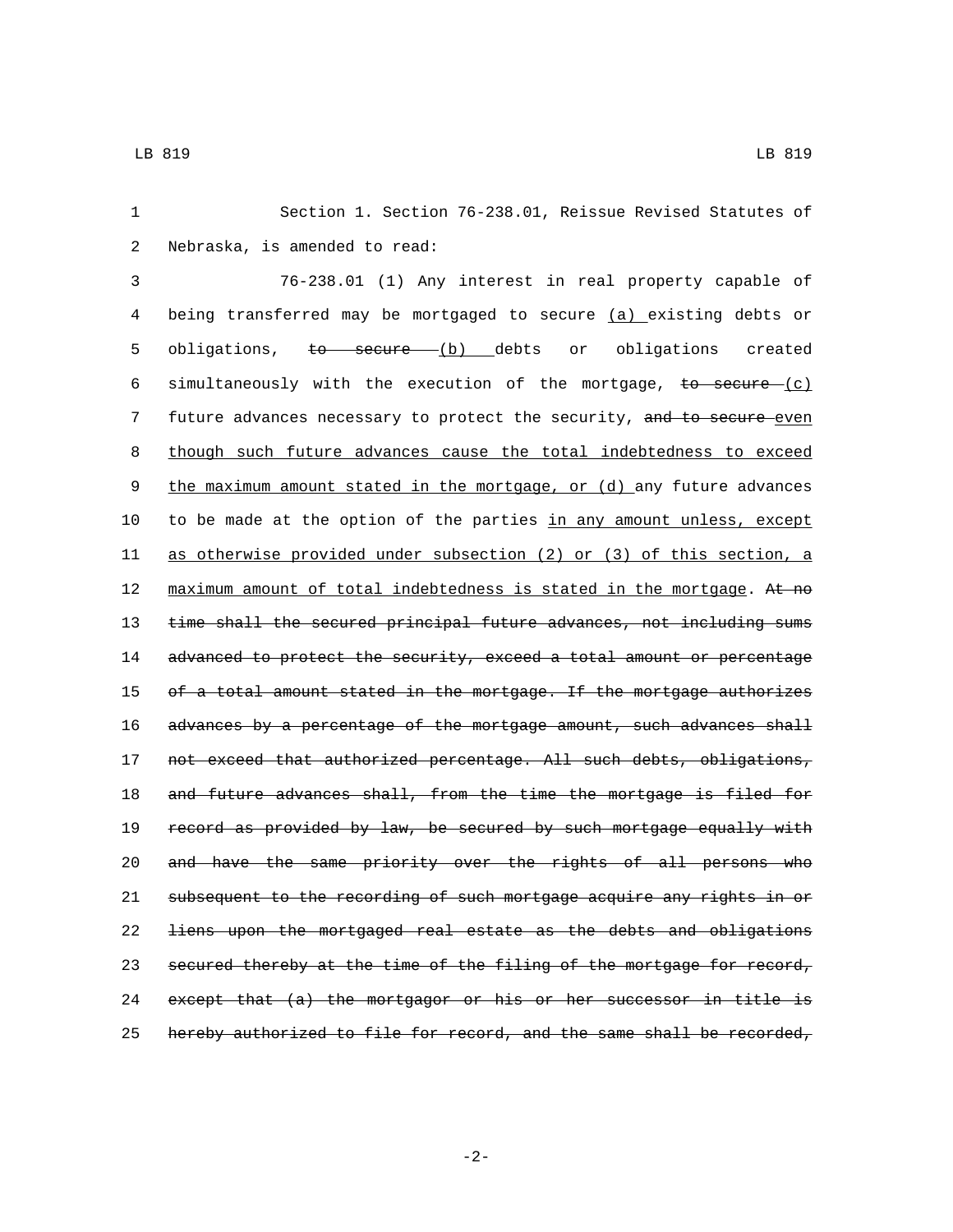| 1  | a notice limiting the amount of optional future advances secured by   |
|----|-----------------------------------------------------------------------|
| 2  | such mortgage to not less than the amount advanced actually at the    |
| 3  | time of such filing, and a copy of such filing shall be filed with    |
| 4  | the mortgagee, and (b) if any optional future advance shall be made   |
| 5  | by the mortgagee to the mortgagor or his or her successor in title    |
| 6  | after written notice of any mortgage, lien, or claim against such     |
| 7  | real property, or after written notice of labor commenced or material |
| 8  | furnished or contracted to be commenced or furnished on such real     |
| 9  | property which is junior to such mortgage, then the amount of such    |
| 10 | advance shall be junior to such mortgage, lien, or claim, including a |
| 11 | claim for materials delivered or labor performed which is ultimately  |
| 12 | filed as a construction lien and of which such written notice was     |
| 13 | <del>qiven.</del>                                                     |
| 14 | Future advances necessary to protect the security<br>(2)              |
| 15 | shall include, but not be limited to, advances for payment of real    |
| 16 | property taxes, special assessments, prior liens, hazard insurance    |
| 17 | premiums, maintenance charges imposed under a condominium declaration |
| 18 | or other covenant, and costs of repair, maintenance, or improvements. |
| 19 | Future advances necessary to protect the security are secured by the  |
| 20 | mortgage and have the priority specified in subsection (3) of this    |

21 section.

 (3)(a) Except as provided in subdivision (b) of this subsection, all items identified in subsection (1) of this section are equally secured by the mortgage from the time of filing the mortgage as provided by law and have the same priority as the

-3-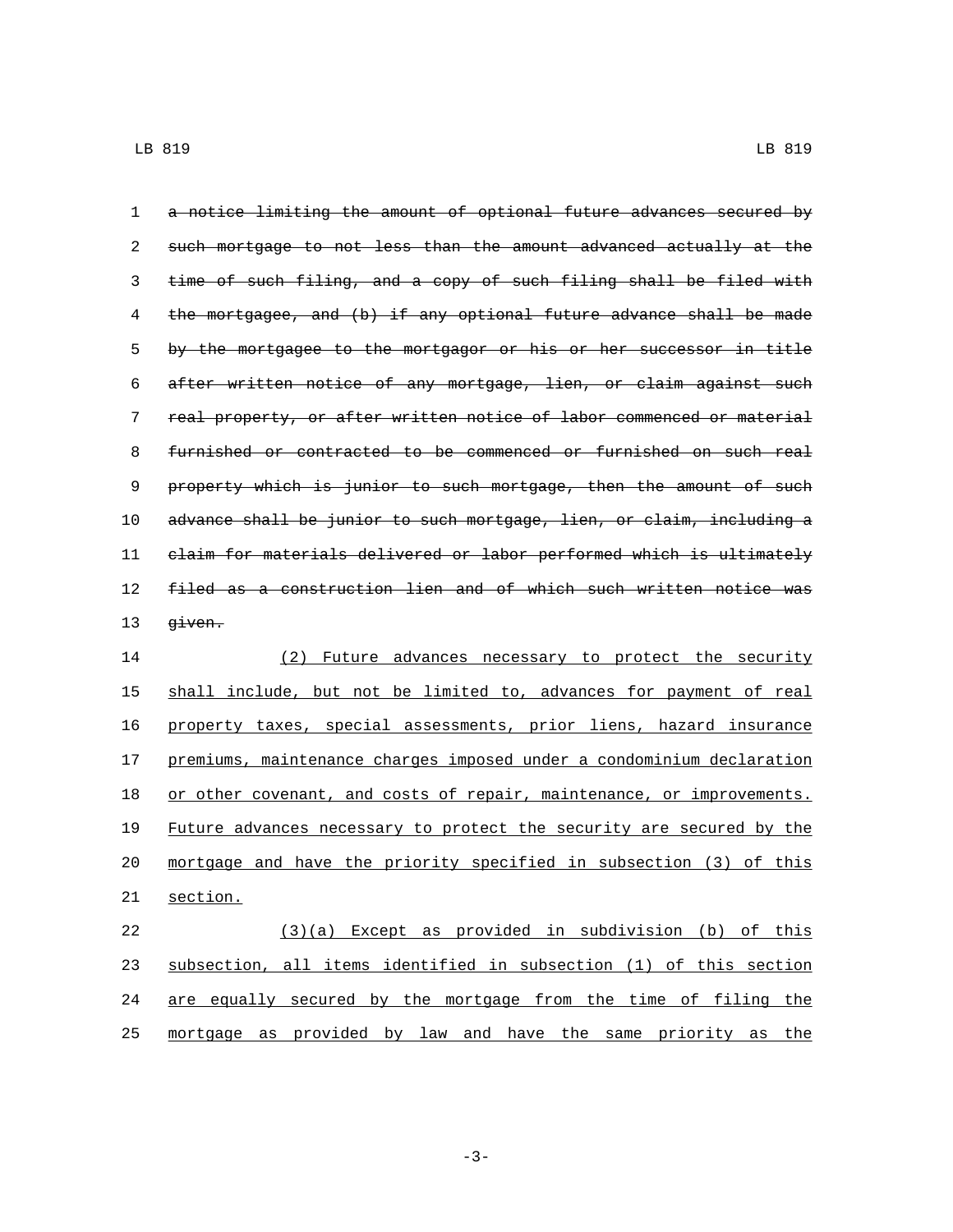1 mortgage over the rights of all other persons who acquire any rights 2 in or liens upon the mortgaged real property subsequent to the time 3 the mortgage was filed.

 (b)(i) The mortgagor or his or her successor in title may limit the amount of optional future advances secured by the mortgage 6 under subdivision  $(1)(d)$  of this section by filing a notice for record in the office of the register of deeds of each county in which the mortgaged real property or some part thereof is situated. A copy 9 of such notice shall be sent by certified mail to the mortgagee at the address of the mortgagee set forth in the mortgage or, if the trust deed has been assigned, to the address of the most recent assignee reflected in a recorded assignment of the mortgage. The amount of such secured optional future advances shall be limited to not less than the amount actually advanced at the time of receipt of 15 such notice by the mortgagee.

16 (ii) If any optional future advance is made by the 17 mortgagee to the mortgagor or his or her successor in title after 18 receiving written notice of the filing for record of any trust deed, 19 mortgage, lien, or claim against such mortgaged real property, then 20 the amount of such optional future advance shall be junior to such 21 trust deed, mortgage, lien, or claim.

22 (iii) Subdivisions (b)(i) and (ii) of this subsection 23 shall not limit or determine the priority of optional future advances 24 as against construction liens governed by section 52-139.

25  $\left(\frac{2}{2}\right)$  (4) The reduction to zero or elimination of the debt

-4-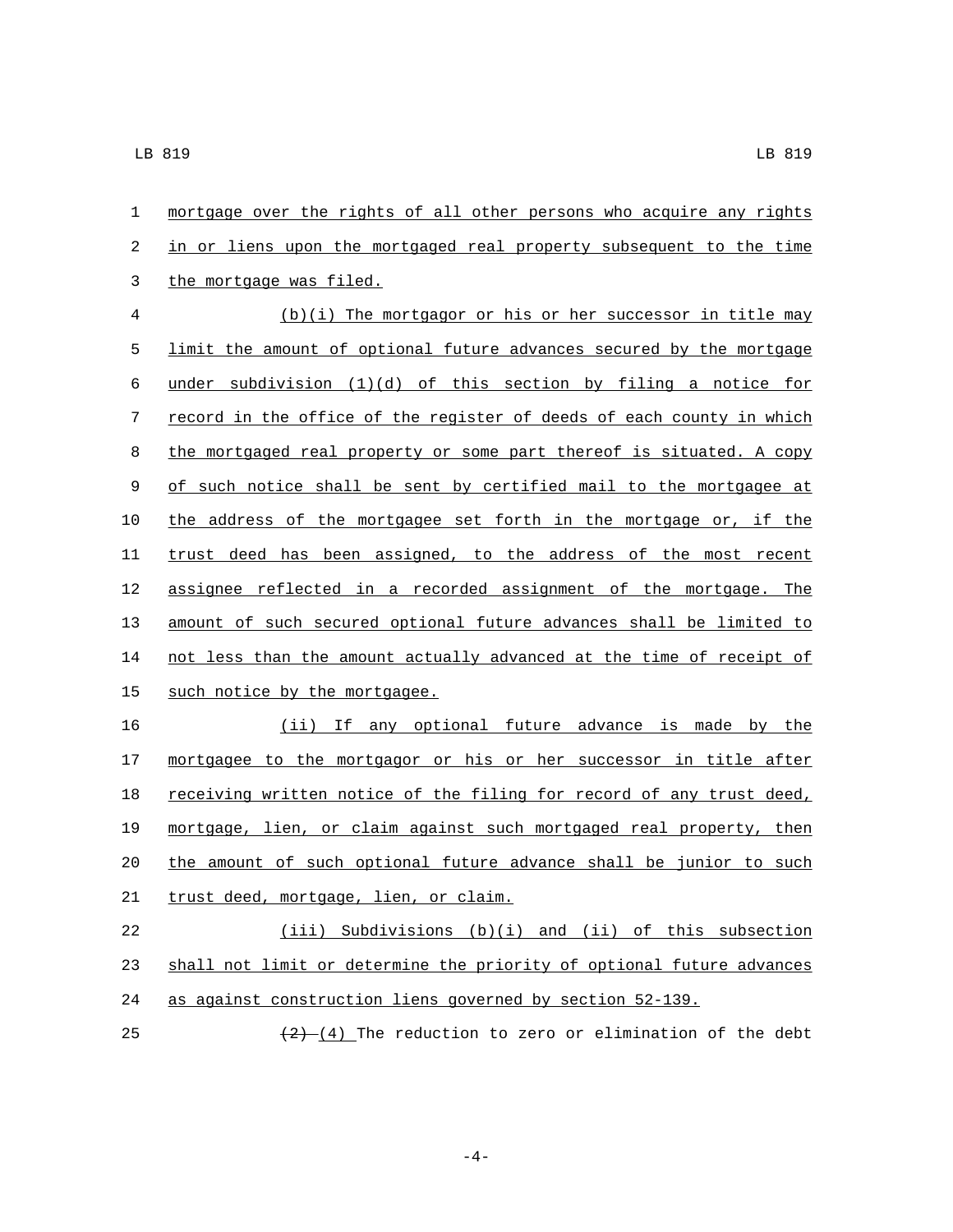evidenced by the instruments authorized in this section shall not invalidate the operation of this section as to any future advances unless a notice or release to the contrary is filed for record as provided by law.4

 Sec. 2. Section 76-1002, Revised Statutes Cumulative 6 Supplement, 2012, is amended to read:

 76-1002 (1) Transfers in trust of real property may be made to secure (a) existing debts or obligations, (b) debts or obligations created simultaneously with the execution of the trust 10 deed,  $(b)$  (c) future advances necessary to protect the security,  $(e)$  even though such future advances cause the total indebtedness to 12 exceed the maximum amount stated in the transfer in trust of real 13 property or in the trust deed, (d) any future advances to be made at 14 the option of the parties<sub>7</sub> in any amount unless, except as otherwise provided under subsection (2) or (3) of this section, a maximum amount of total indebtedness to be secured is stated in the transfer 17 in trust of real property or in the trust deed, or  $\{d\}$  (e) the performance of an obligation of any other person named in the trust 19 deed to a beneficiary.

 (2) Future advances necessary to protect the security shall include, but not be limited to, advances for payment of real property taxes, special assessments, prior liens, hazard insurance premiums, maintenance charges imposed under a condominium declaration or other covenant, and costs of repair, maintenance, or improvements. Future advances necessary to protect the security are secured by the

-5-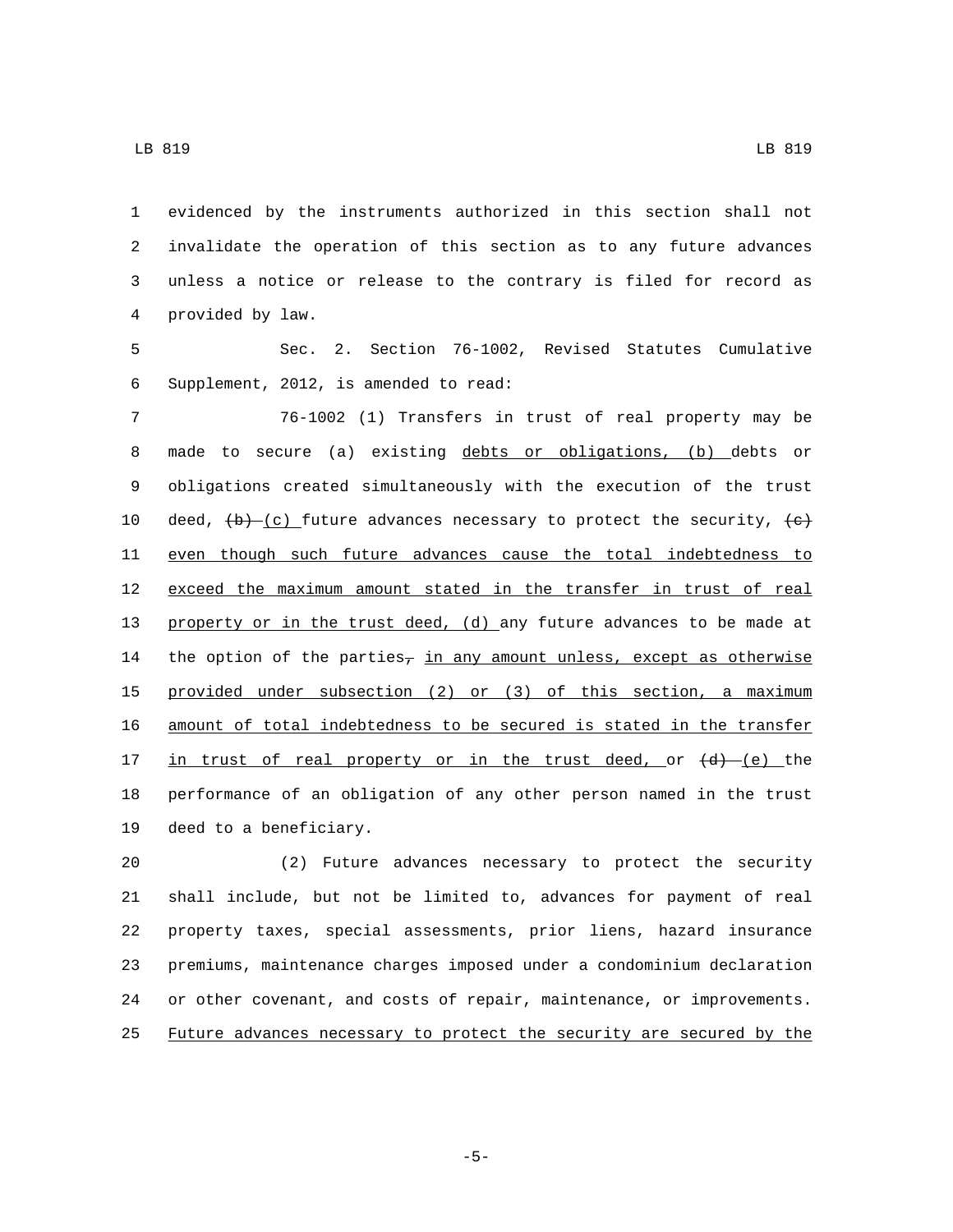trust deed and shall have the priority specified in subsection (3) of 2 this section.

 (3)(a) Except as provided in subdivision (b) of this subsection, all items identified in subsection (1) of this section are equally secured by the trust deed from the time of filing the trust deed as provided by law and have the same priority as the trust deed over the rights of all other persons who acquire any rights in or liens upon the trust property subsequent to the time the trust 9 deed was filed.

 (b)(i) The trustor or his or her successor in title may limit the amount of optional future advances secured by the trust 12 deed under subdivision  $(1)(e)$   $(1)(d)$  of this section by filing a notice for record in the office of the register of deeds of each county in which the trust property or some part thereof is situated. A copy of such notice shall be sent by certified mail to the beneficiary at the address of the beneficiary set forth in the trust 17 deed or, if the trust deed has been assigned, to the address of the most recent assignee reflected in a recorded assignment of the trust 19 deed. The amount of such secured optional future advances shall be limited to not less than the amount actually advanced at the time of 21 receipt of such notice by the beneficiary.

 (ii) If any optional future advance is made by the beneficiary to the trustor or his or her successor in title after receiving written notice of the filing for record of any trust deed, mortgage, lien, or claim against such trust property, then the amount

$$
-6\,-
$$